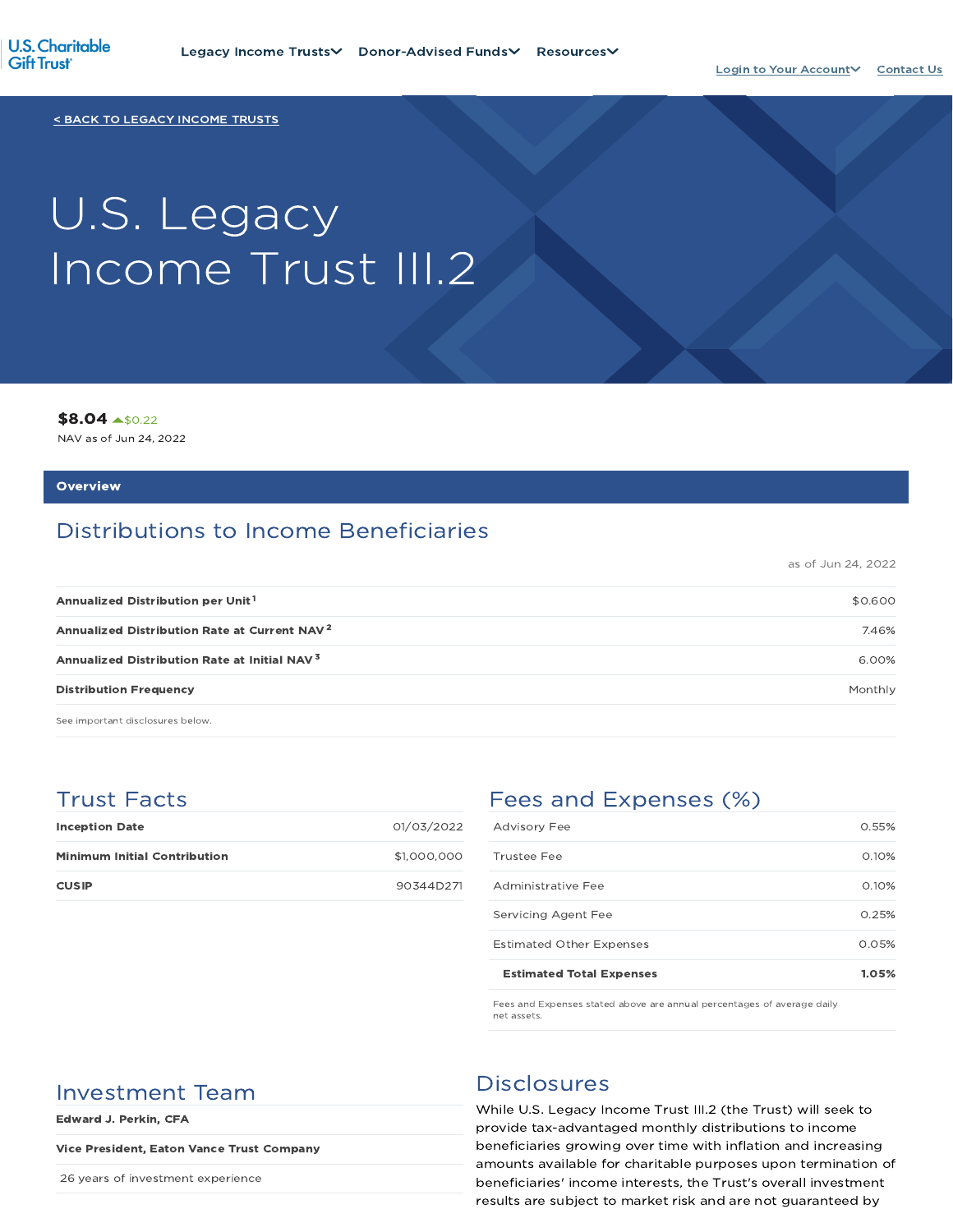| 6 years at Eaton Vance                             | any person. Distributions to income beneficiaries may<br>fluctuate with changes in economic conditions, may not grow       |
|----------------------------------------------------|----------------------------------------------------------------------------------------------------------------------------|
| BA, University of California, Santa Barbara        | over time at rates consistent with inflation and may decline.                                                              |
| MBA, Columbia Business School                      | The tax character of distributed Trust income may vary. The<br>principal amount available for charitable purposes upon     |
| G. R. Nelson                                       | termination of a Trust Account's income interests may be<br>higher or lower than the value of the Trust Account at initial |
| <b>Vice President, Eaton Vance Trust Company</b>   | funding.                                                                                                                   |
| 23 years of investment experience                  |                                                                                                                            |
| 16 years at Eaton Vance                            |                                                                                                                            |
| <b>BBA University of Notre Dame</b>                |                                                                                                                            |
| <b>MBA. Harvard Business School</b>                |                                                                                                                            |
| Derek J.V. DiGregorio                              |                                                                                                                            |
| <b>Vice President, Eaton Vance Trust Company</b>   |                                                                                                                            |
| 15 years of investment experience                  |                                                                                                                            |
| 15 years at Eaton Vance                            |                                                                                                                            |
| <b>BS, Bates College</b>                           |                                                                                                                            |
| MBA, Boston University Questrom School of Business |                                                                                                                            |

1. The Annualized Distribution per Unit is calculated by multiplying the current daily distribution per unit first by the number of days in the current month, then multiplying by twelve.

2. The Annualized Distribution Rate at Current NAV is calculated by dividing the Trust's current Annualized Distribution per Unit by the Trust's net asset value per unit (NAV) as of the prior business day. NAV is calculated by dividing the Trust's net assets by the number of units currently outstanding.

3. The Annualized Distribution Rate at Initial NAV is calculated by dividing the Trust's current Annualized Distribution per Unit by the Trust's initial NAV of \$10.00.

#### Performance

# Historical Total Returns (%)

as of Mar 31, 2022

|                                                   |       |         |            |                          |       |       | Annualized           |
|---------------------------------------------------|-------|---------|------------|--------------------------|-------|-------|----------------------|
|                                                   | 1 Mo. | 3 Mo.   | <b>YTD</b> | 1 Yr.                    | 3 Yr. | 5 Yr. | Since Fund Inception |
| 05/31/2022                                        |       |         |            |                          |       |       |                      |
| U.S. Legacy Income Trust III.2 Total Return       | 2.35  | $-3.17$ |            | -                        |       |       | $-10.93$             |
| <b>Income Return</b>                              | 0.58  | 1.72    |            | —                        |       |       | 2.76                 |
| <b>Principal Return</b>                           | 1.76  | $-4.81$ |            |                          |       |       | $-13.33$             |
| <b>Common Trust</b>                               | 2.46  | $-2.88$ | $-10.16$   | $-4.53$                  | 10.05 |       | 6.92                 |
| MSCI World Index <sup>4</sup>                     | 0.08  | $-5.72$ | $-12.97$   | $-4.82$                  | 12.64 | 9.72  | $-13.23$             |
| 40% MSCI USA / 60% MSCI World ex USA <sup>5</sup> | 0.39  | $-5.28$ | $-11.85$   | $-6.48$                  | 10.56 | 7.91  | $-11.89$             |
| 03/31/2022                                        |       |         |            |                          |       |       |                      |
| U.S. Legacy Income Trust III.2 Total Return       | 1.32  |         |            | $\overline{\phantom{0}}$ |       |       | $-6.80$              |
| <b>Income Return</b>                              | 0.54  |         |            | -                        |       |       | 1.58                 |
| <b>Principal Return</b>                           | 0.77  |         |            | -                        |       |       | $-8.25$              |
| <b>Common Trust</b>                               | 1.44  | $-6.17$ | $-6.17$    | 6.45                     |       |       | 8.95                 |
| MSCI World Index <sup>4</sup>                     | 2.74  | $-5.15$ | $-5.15$    | 10.12                    | 14.96 | 12.42 | $-5.44$              |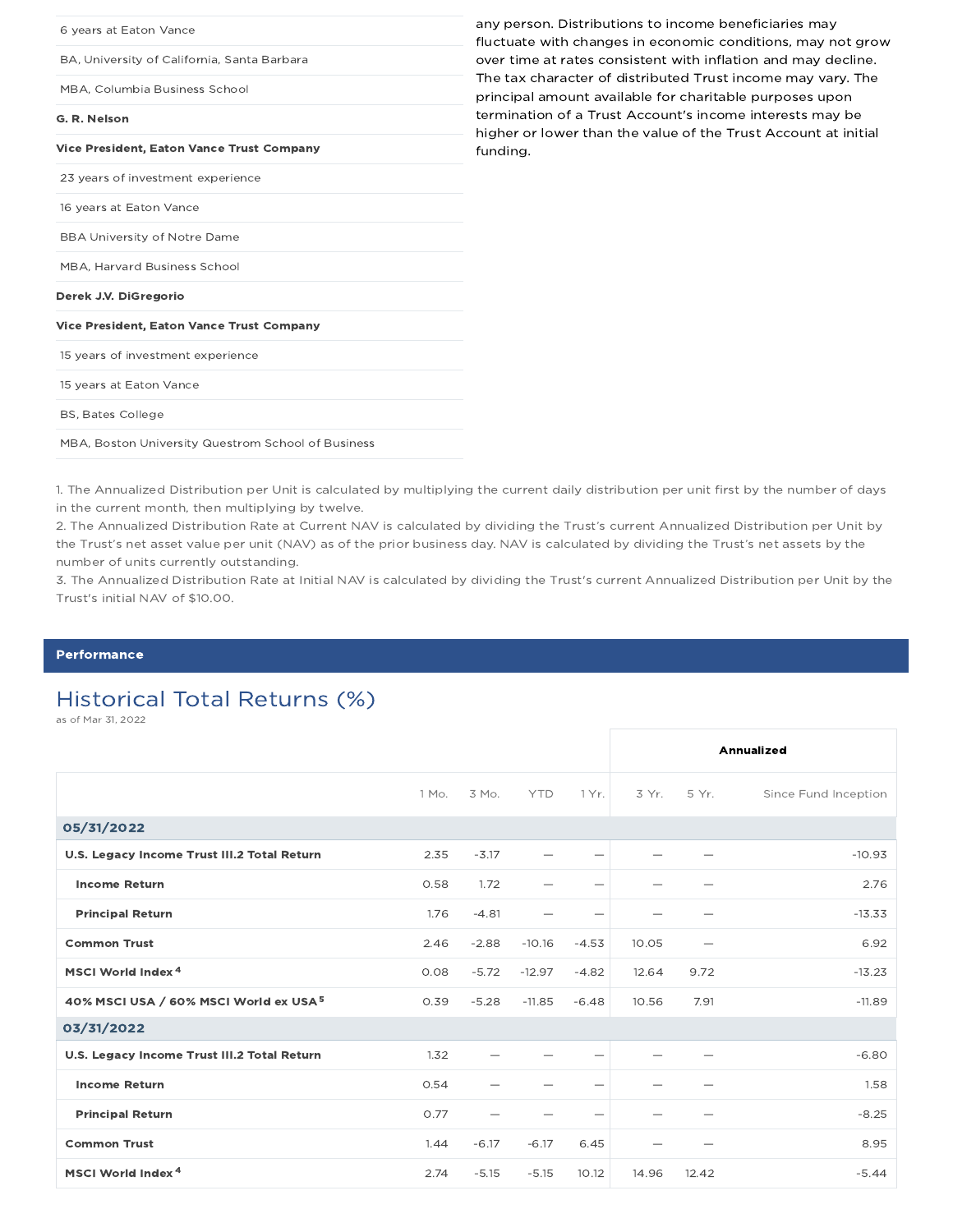|                                                   |      |       |       |      | Annualized |       |                                                        |
|---------------------------------------------------|------|-------|-------|------|------------|-------|--------------------------------------------------------|
|                                                   |      |       |       |      |            |       | 1 Mo. 3 Mo. YTD 1 Yr. 3 Yr. 5 Yr. Since Fund Inception |
| 40% MSCI USA / 60% MSCI World ex USA <sup>5</sup> | 2.09 | -5.00 | -5.00 | 7.25 | 12.48      | 10.46 | $-5.04$                                                |

The U.S. Legacy Income Trust III.2 (Trust) was incepted on January 3, 2022 and, therefore, has no operating history. The Trust invests through <sup>a</sup> common trust (Common Trust) which was incepted on April 30, 2019. Past performance is no guarantee of future results. Performance is for the stated time periods only; due to market volatility, the Trust's and the Common Trust's current performance may be lower or higher than quoted. Total Return for the Trust and the Common Trust is calculated by determining the percentage change in net asset value (NAV) with all distributions reinvested. Performance for the time periods less than or equal to or year is cumulative. Income Return represents the portion of Total Return attributable to distributions. Principal Return represents the portion of Total Return attributable to change in NAV. Total Return and Income Return are stated net of foreign taxes on dividends received on non-U.S. investments. Trust income beneficiaries are generally eligible to receive <sup>a</sup> federal income tax credit or an itemized deduction for their attributable share of unrecovered foreign withholding tax.

The Fund leverages two distinct approaches: dividend-capture trading (focused primarily on non-U.S. equities) and <sup>a</sup> core equity approach (focused on U.S. equities). The long-term target allocation for the Fund is 60% non-U.S. equities and 40% U.S. equities. Allocations will vary over time depending on factors such as portfolio income needs, dividend seasonality, risk management, and other factors. The Fund typically holds 140-200 holdings with <sup>a</sup> maximum position size of 3%. In addition to other risk management practices, the Fund manages weightings and tracking error on an industry and country basis.

# NAV History

| Date         | <b>NAV</b> | NAV Change |
|--------------|------------|------------|
| Jun 24, 2022 | \$8.04     | \$0.22     |
| Jun 23, 2022 | \$7.83     | \$0.02     |
| Jun 22, 2022 | \$7.81     | $-$0.06$   |
| Jun 21, 2022 | \$7.87     | \$0.13     |
| Jun 17, 2022 | \$7.74     | $-$0.03$   |
| Jun 16, 2022 | \$7.78     | $-$0.19$   |
| Jun 15, 2022 | \$7.97     | \$0.15     |
| Jun 14, 2022 | \$7.82     | $-$0.05$   |
| Jun 13, 2022 | \$7.87     | $-$0.29$   |
| Jun 10, 2022 | \$8.16     | $-$0.25$   |
| Jun 09, 2022 | \$8.41     | $-$0.19$   |
| Jun 08, 2022 | \$8.60     | $-$0.11$   |
| Jun 07, 2022 | \$8.72     | \$0.05     |
| Jun 06, 2022 | \$8.66     | \$0.03     |
| Jun 03, 2022 | \$8.63     | $-$0.11$   |
| Jun 02, 2022 | \$8.74     | \$0.14     |
| Jun 01, 2022 | \$8.60     | $-$0.06$   |
| May 31, 2022 | \$8.67     | $-$0.04$   |
| May 27, 2022 | \$8.71     | \$0.15     |
| May 26, 2022 | \$8.56     | \$0.16     |
| May 25, 2022 | \$8.41     | \$0.05     |
| May 24, 2022 | \$8.36     | $-$0.07$   |
| May 23, 2022 | \$8.43     | \$0.18     |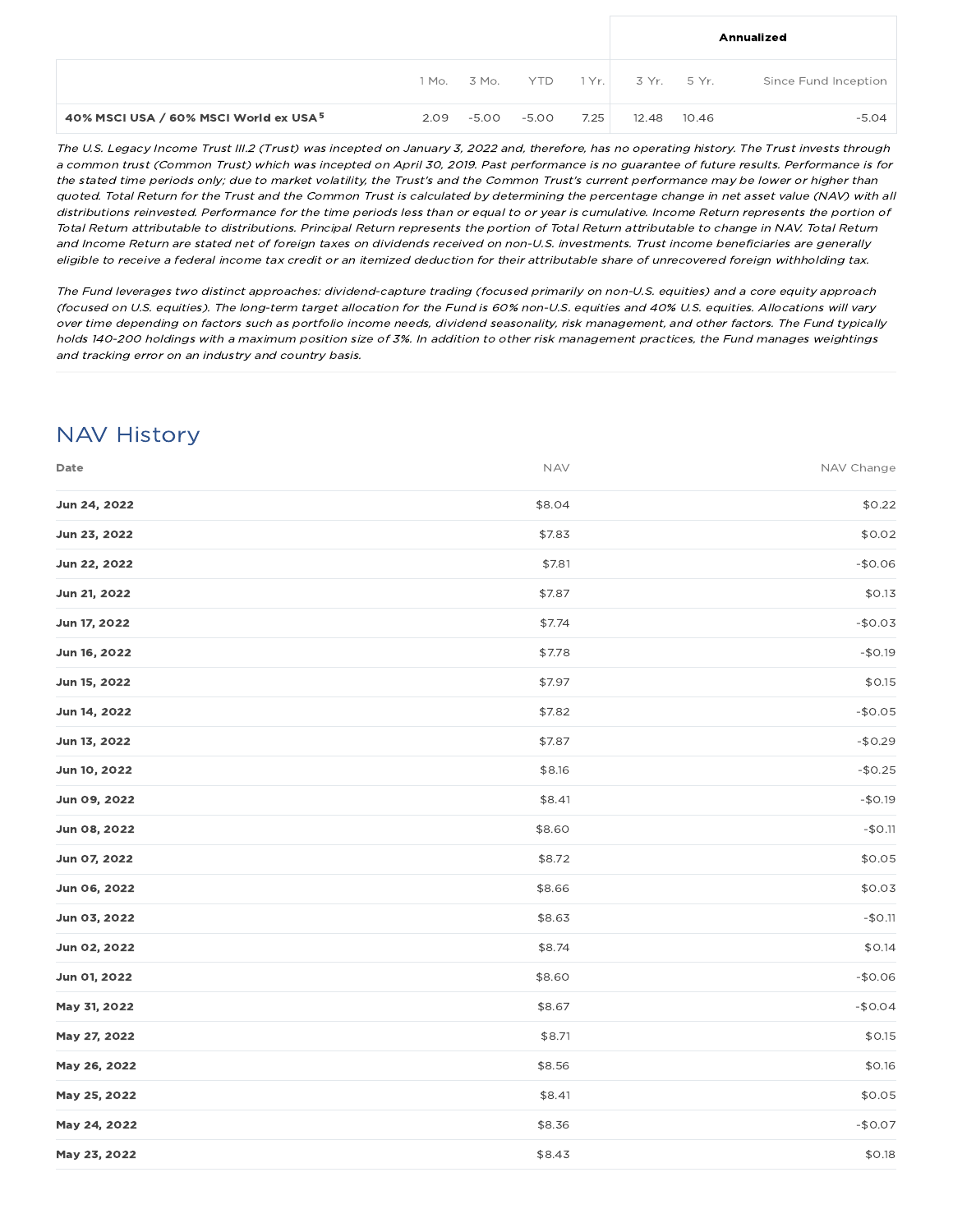# Distribution History

Ex-Date Distribution

| \$0.05000 |
|-----------|
|           |
| \$0.05000 |
| \$0.04998 |
| \$0.05007 |
| \$0.04512 |
|           |

4. MSCI World Index is an unmanaged index of equity securities in the developed markets. Unless otherwise stated, index returns do not reflect the effect of any applicable sales charges, commissions, expenses, taxes or leverage, as applicable. It is not possible to invest directly in an index. Historical performance of the index illustrates market trends and does not represent the past or future performance of the Trust. Returns of the MSCI World Index are stated net of foreign withholding taxes. Source: MSCI. MSCI data may not be reproduced or used for any other purpose. MSCI provides no warranties, has not prepared or approved this report, and has no liability hereunder.

5. The MSCI USA Index is a free float-adjusted market capitalization index that is designed to measure large and midcap U.S. equity market performance. MSCI World ex USA Index is an unmanaged index of equity securities in the developed markets, excluding the United States. Unless otherwise stated, index returns do not reflect the effect of any applicable sales charges, commissions, expenses, taxes or leverage, as applicable. It is not possible to invest directly in an index. Historical performance of the index illustrates market trends and does not represent the past or future performance of the Trust. Returns of the MSCI indexes are stated net of foreign withholding taxes. Source: MSCI. MSCI data may not be reproduced or used for any other purpose. MSCI provides no warranties, has not prepared or approved this report, and has no liability hereunder.

#### Literature

### **Literature**

| U.S. Legacy Income Trusts Investment Overview<br>E,<br>Download - Last updated: Mar 31, 2022                           |  |
|------------------------------------------------------------------------------------------------------------------------|--|
| U.S. Legacy Income Trust III.2 Fact Sheet<br>ŧ,<br>Download - Last updated: Mar 31, 2021                               |  |
| <b>U.S. Legacy Income Trusts Brochure</b><br>E,<br>Download - Last updated: Dec 31, 2021                               |  |
|                                                                                                                        |  |
| Legacy Income Common Trust Fund Financial Statement and Auditors' Report<br>Ę<br>Download - Last updated: Dec 31, 2021 |  |
| U.S. Legacy Income Trusts Forms Booklet Advised Donor<br>E,<br>Download - Last updated: Dec 31, 2021                   |  |

Accessibility Privacy and Security Contact **Contact Contact Contact Contact Contact Contact Contact** Print page